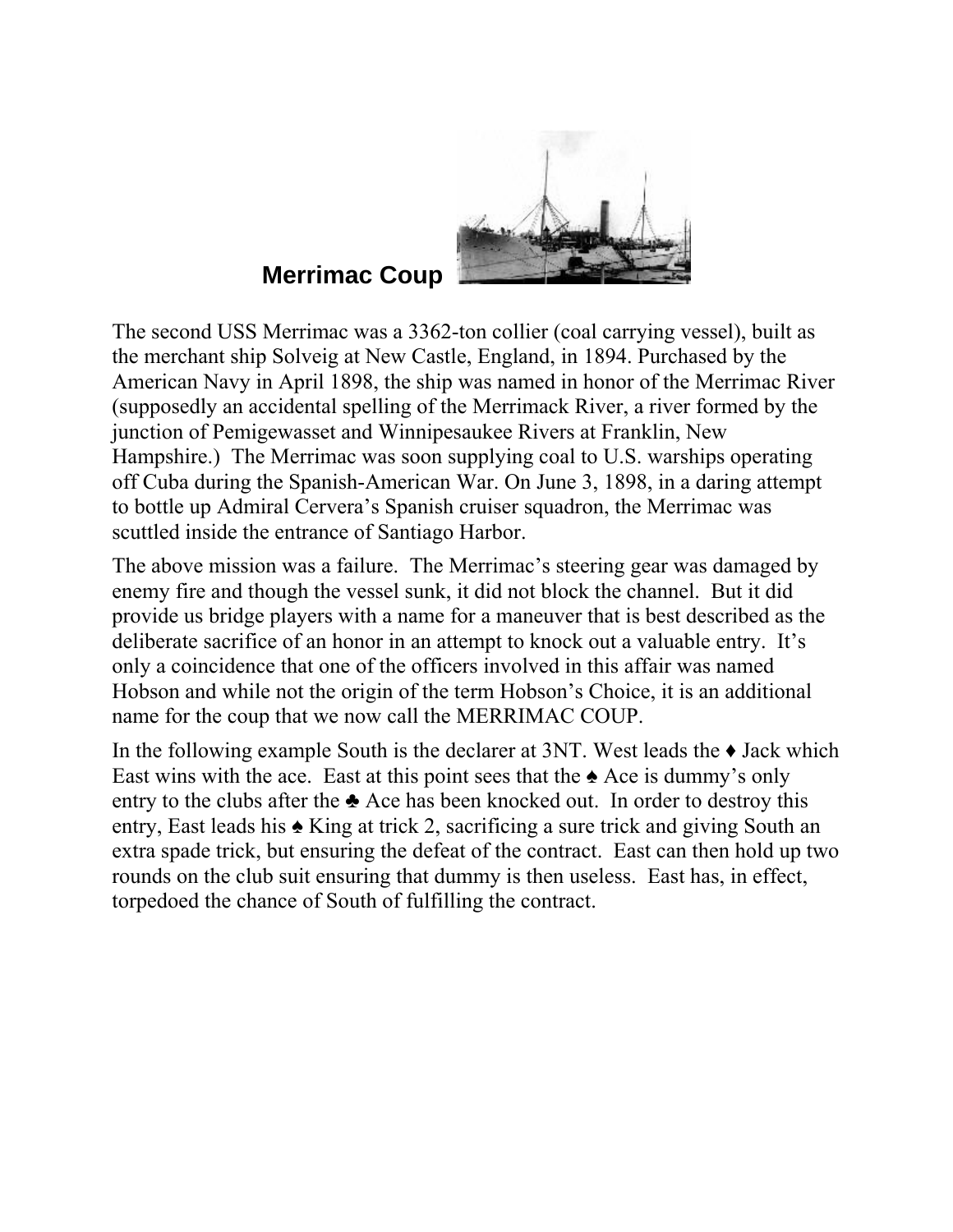|                           | North                    |                           |              |
|---------------------------|--------------------------|---------------------------|--------------|
|                           | $\triangle$ A3           |                           | Contract 3NT |
|                           | $\blacktriangledown$ 543 |                           |              |
|                           | $\triangle$ 43           |                           |              |
|                           | $\triangle$ KQJ1093      |                           |              |
| West                      |                          | East                      |              |
| $\spadesuit$ 10984        |                          | $\triangle$ K72           |              |
| $\blacktriangledown$ K106 |                          | $\blacktriangledown$ Q987 |              |
| $\triangle$ J10987        |                          | $\triangle$ A52           |              |
| $\clubsuit 6$             |                          | $\triangle$ A54           |              |
|                           | South                    |                           |              |
|                           | $\triangle$ QJ65         |                           |              |
|                           | $\blacktriangledown$ AJ2 |                           |              |
|                           | $\triangle$ KQ6          |                           |              |
|                           | $*872$                   |                           |              |

Another example even though the bidding may not suit your style.